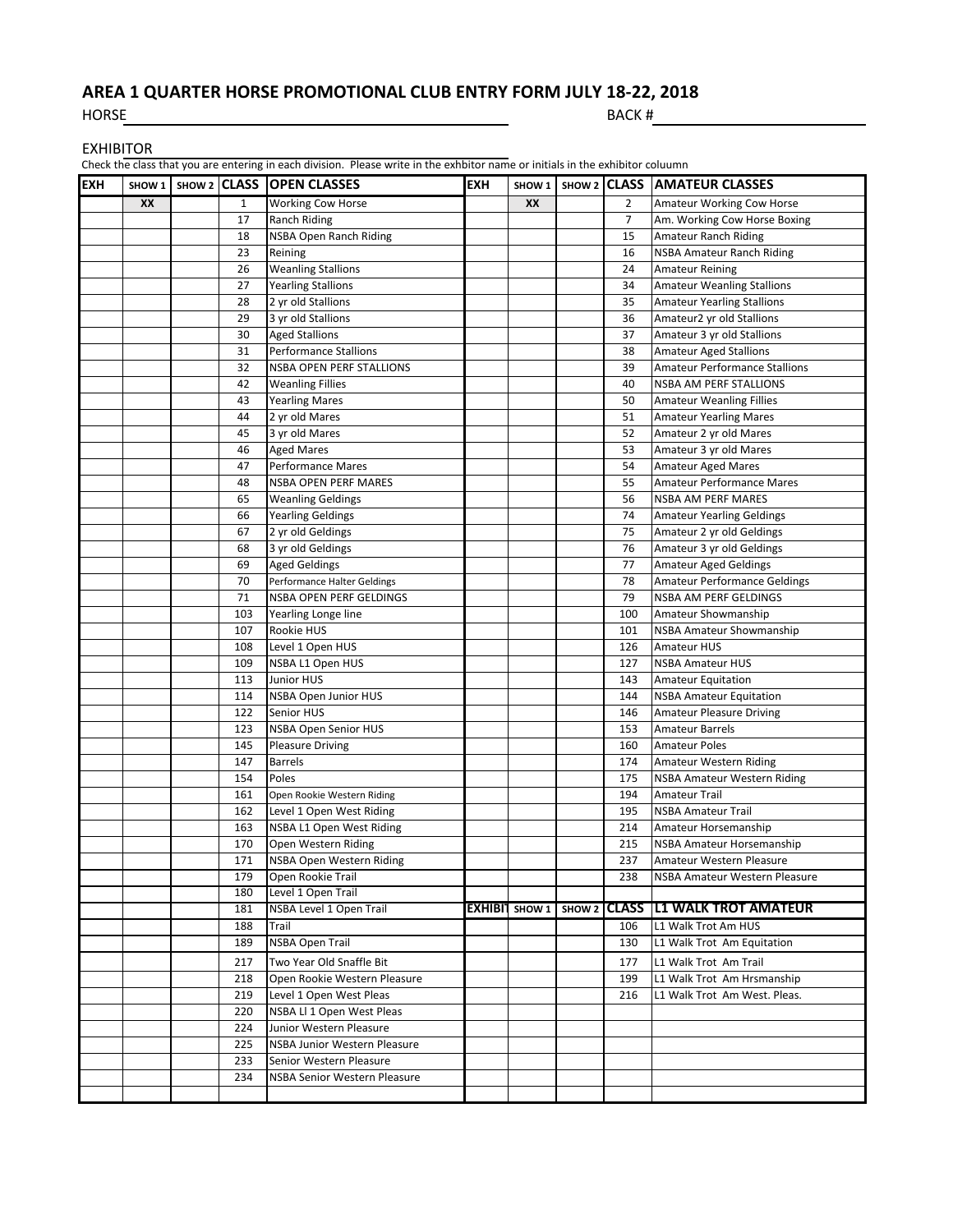|                |                        |              |              | EXHIBIT SHOW 1   SHOW 2 CLASS   AMATEUR SELECT |                       |                   |              | EXHIBI SHOW 1 SHOW 2 CLASS YOUTH  |
|----------------|------------------------|--------------|--------------|------------------------------------------------|-----------------------|-------------------|--------------|-----------------------------------|
|                |                        |              | 98           | Am Select Showmanship                          | XX                    |                   | 8            | Youth Working Cow Horse           |
|                |                        |              | 99           | NSBA Am Select Showmanship                     |                       |                   | 13           | Youth Ranch Riding                |
|                |                        |              | 124          | Am Select HUS                                  |                       |                   | 14           | <b>NSBA Youth Ranch Riding</b>    |
|                |                        |              | 125          | <b>NSBA Am Select HUS</b>                      |                       |                   | 25           | <b>Youth Reining</b>              |
|                |                        |              | 141          | Am Select Equitation                           |                       |                   | 58           | <b>Youth Yearling Mares</b>       |
|                |                        |              | 142          | <b>NSBA Am Select Equitation</b>               |                       |                   | 59           | Youth 2 yr old Mares              |
|                |                        |              | 192          | Am Select Trail                                |                       |                   | 60           | Youth 3 yr old Mares              |
|                |                        |              | 193          | NSBA Am Select Trail                           |                       |                   | 61           | Youth Aged Mares                  |
|                |                        |              | 212          | Am Select Horsemanship                         |                       |                   | 62           | <b>Youth Performance Mares</b>    |
|                |                        |              | 213          | NSBA Am Select Horsemanship                    |                       |                   | 63           | <b>NSBA YTH PERF HALTER MARES</b> |
|                |                        |              | 235          | Am Select Western Pleasure                     |                       |                   | 81           | Youth Yearling Geldings           |
|                |                        |              | 236          | NSBA Am Select West Pleasure                   |                       |                   | 82           | Youth 2 yr old Geldings           |
| <b>EXHIBIT</b> | SHOW 1                 | SHOW 2       | <b>CLASS</b> | <b>ROOKIE AMATEUR</b>                          |                       |                   | 83           | Youth 3 yr old Geldings           |
|                | XX                     |              | 5            | Rkie Am Working Cow Horse Boxing               |                       |                   | 84           | Youth Aged Geldings               |
|                |                        |              | 11           | Rookie Am Ranch Riding (non AQHA)              |                       |                   | 85           | Youth Performance Geldings        |
|                |                        |              | 19           | Rookie Amateur Reining                         |                       |                   | 86           | NSBA YTH PERF GELDINGS            |
|                |                        |              | 91           | Rookie Am Showmanship                          |                       |                   | 94           | Youth Showmanship 13 & Under      |
|                |                        |              | 115          | Rookie Am HUS                                  |                       |                   | 95           | NSBA Yth Showmanship 13 & U       |
|                |                        |              | 134          | Rookie Am Equitation                           |                       |                   | 96           | Youth Showmanship 14 - 18         |
|                |                        |              | 150          | Rookie Am Barrels                              |                       |                   | 97           | NSBA Yth Showmanship 14-18        |
|                |                        |              | 157          | Rookie Amateur Poles                           |                       |                   | 118          | Youth HUS 13 & Under              |
|                |                        |              | 167          | Rookie Am Western Riding                       |                       |                   | 119          | NSBA Yth HUS 13 & Under           |
|                |                        |              | 185          | Rookie Am Trail                                |                       |                   | 120          | Youth HUS 14 - 18                 |
|                |                        |              | 205          | Rookie Am Horsemanship                         |                       |                   | 121          | NSBA Yth HUS 14 - 18              |
|                |                        |              | 226          | Rookie Am Western Pleasure                     |                       |                   | 137          | Youth Equitation 13 & Under       |
|                | <b>EXHIBIT SHOW 1</b>  |              | SHOW 2 CLASS | <b>IL1 AMATEUR</b>                             |                       |                   | 138          | NSBA Yth Equitation 13 & U        |
|                | XX                     |              | 6            | L1 Am Working Cow Horse Boxing                 |                       |                   | 139          | Youth Equitation 14 - 18          |
|                |                        |              | 12           | L1 Am Ranch Riding                             |                       |                   | 140          | NSBA Youth Equitation 14 - 18     |
|                |                        |              | 20           | L1 Am Reining                                  |                       |                   | 152          | <b>Youth Barrels</b>              |
|                |                        |              | 92           | L1 Am Showmanship                              |                       |                   | 159          | Youth Poles                       |
|                |                        |              | 93           | NSBA L1 Am Showmanship                         |                       |                   | 172          | Youth Western Riding              |
|                |                        |              | 116          | L1 Am HUS                                      |                       |                   | 173          | <b>NSBA Youth Western Riding</b>  |
|                |                        |              | 117          | NSBA L1 Amateur HUS                            |                       |                   | 190          | <b>Youth Trail</b>                |
|                |                        |              | 135          | L1 Am Equitation                               |                       |                   | 191          | <b>NSBA Youth Trail</b>           |
|                |                        |              | 136          | <b>NSBA L1 Am Equitation</b>                   |                       |                   | 208          | Youth Horsemanship 13 & Under     |
|                |                        |              | 151          | L1 Amateur Barrels                             |                       |                   | 209          | NSBA Youth Horsemanship 13 & U    |
|                |                        |              | 158          | <b>L1 Amateur Poles</b>                        |                       |                   | 210          | Youth Horsemanship 14 - 18        |
|                |                        |              | 168          | L1 Am Western Riding                           |                       |                   | 211          | NSBA Youth Horsemanship 14 - 18   |
|                |                        |              | 169          | NSBA L1 Am Western Riding                      |                       |                   | 229          | Yth Western Pleasure 13 & Under   |
|                |                        |              | 186          | L1 Am Trail                                    |                       |                   | 230          | NSBA Yth Western Pleasure 13 & U  |
|                |                        |              | 187          | NSBA L1 Am Trail                               |                       |                   | 231          | Yth Western Pleasure 14 - 18      |
|                |                        |              | 206          | L1 Am Horsemanship                             |                       |                   | 232          | NSBA Yth Western Pleasure 14 - 18 |
|                |                        |              | 207          | NSBA L1 Am Horsemanship                        | <b>EXHIBIT SHOW 1</b> | SHOW <sub>2</sub> | <b>CLASS</b> | <b>L1 WALK TROT YOUTH</b>         |
|                |                        |              | 227          | L1 Am Western Pleasure                         |                       |                   | 105          | L1 Walk Trot Youth HUS            |
|                |                        |              | 228          | NSBA L1 Am Western Pleasure                    |                       |                   | 129          | L1 Walk Trot Youth Equitation     |
|                | <b>EXHIBITI SHOW 1</b> | SHOW 2 CLASS |              | <b>SMALL FRY</b>                               |                       |                   | 178          | L1 Walk Trot Youth Trail          |
|                |                        |              | 102          | Small Fry Showmanship 12 & Under               |                       |                   | 198          | L1 Walk Trot Yth Hrsmanship       |
|                |                        |              | 104          | Small Fry HUS 12 & Under                       |                       |                   | 201          | L1 Walk Trot Yth West. Pleas.     |
|                |                        |              | 128          | Small Fry Equitation 12 & Under                |                       |                   |              |                                   |
|                |                        |              | 176          | Small Fry Trail 12 & Under                     |                       |                   |              |                                   |
|                |                        |              | 196          | Small Fry Walk Jog Hrsmshp 12 & U              |                       |                   |              |                                   |
|                |                        |              | 197          | Lead Line 7 & Under                            |                       |                   |              |                                   |
|                |                        |              | 200          | Small Fry Walk Jog West.Pl. 12 & U             |                       |                   |              |                                   |